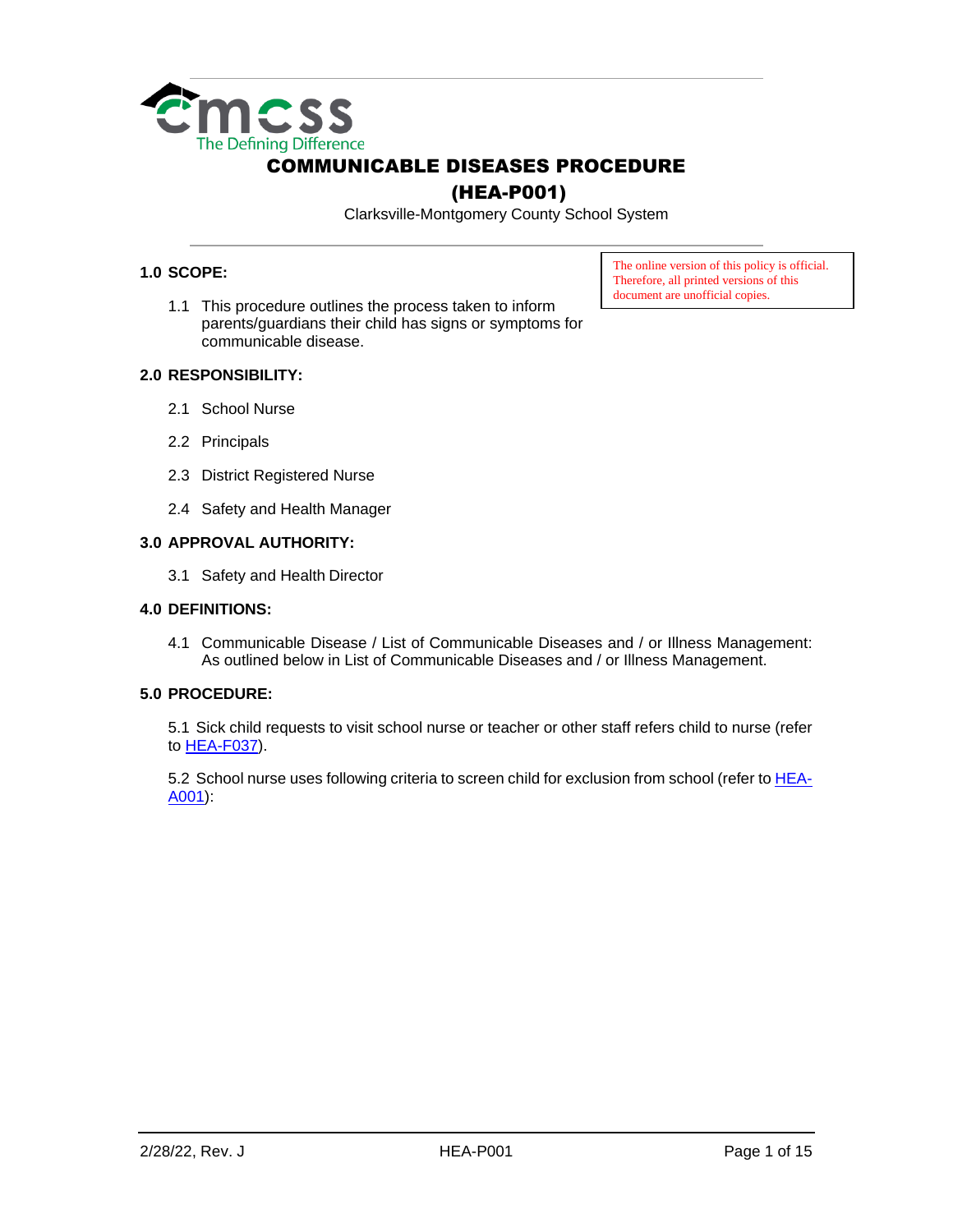

### (HEA-P001)

| <b>Possible Diagnosis</b><br>/ Symptoms | <b>Complaints or</b><br><b>What Might Be</b><br><b>Seen</b>                                                                             | <b>Exclusion</b><br><b>Criteria</b>                                                                                     | <b>Readmission</b><br><b>Criteria</b>                                                                                                                                                                                                  | <b>Report to</b><br><b>Health</b><br><b>Department</b> |
|-----------------------------------------|-----------------------------------------------------------------------------------------------------------------------------------------|-------------------------------------------------------------------------------------------------------------------------|----------------------------------------------------------------------------------------------------------------------------------------------------------------------------------------------------------------------------------------|--------------------------------------------------------|
| *Chickenpox                             | Blister-like spots<br>surrounded by red<br>halos on scalp,<br>face, body<br>Fever                                                       | Exclude                                                                                                                 | Exclude until all<br>blisters have dried-<br>this is usually<br>at least 5 days after<br>the rash first appears<br>or medical release<br>Immunocompromised<br>individuals should not<br>return until all blisters<br>have crusted over | <b>NO</b>                                              |
| <b>Cold Symptoms</b>                    | Runny or Stuffy<br><b>Nose</b><br>Scratchy throat<br>Coughing<br>Sneezing<br><b>Watery Eyes</b><br>Fever                                | Fever<br>Child looks very ill<br>Difficulty breathing<br>Meets other<br>exclusion criteria                              | Exclusion criteria<br>improved                                                                                                                                                                                                         | <b>NO</b>                                              |
| Cough                                   | Dry or Wet cough<br>Runny nose<br>Sore Throat<br>Throat irritation<br>Hoarse voice,<br>barking cough                                    | Severe cough<br>Rapid and/or<br>difficulty breathing<br>Wheezing if not<br>already evaluated<br>and treated<br>Cyanosis | Exclusion criteria<br>improved                                                                                                                                                                                                         | <b>NO</b>                                              |
| $COVID-197$<br><b>SARS-CoV-2</b>        | Rapid onset of<br>fever, headache,<br>sore throat, dry<br>cough, chills, lack<br>of energy, and<br>muscle aches,<br>loss of taste/smell | Exclude                                                                                                                 | Five day exclusion<br>from symptom<br>onset/test date<br>and 24 hours fever<br>free without<br>medication and                                                                                                                          | <b>NO</b>                                              |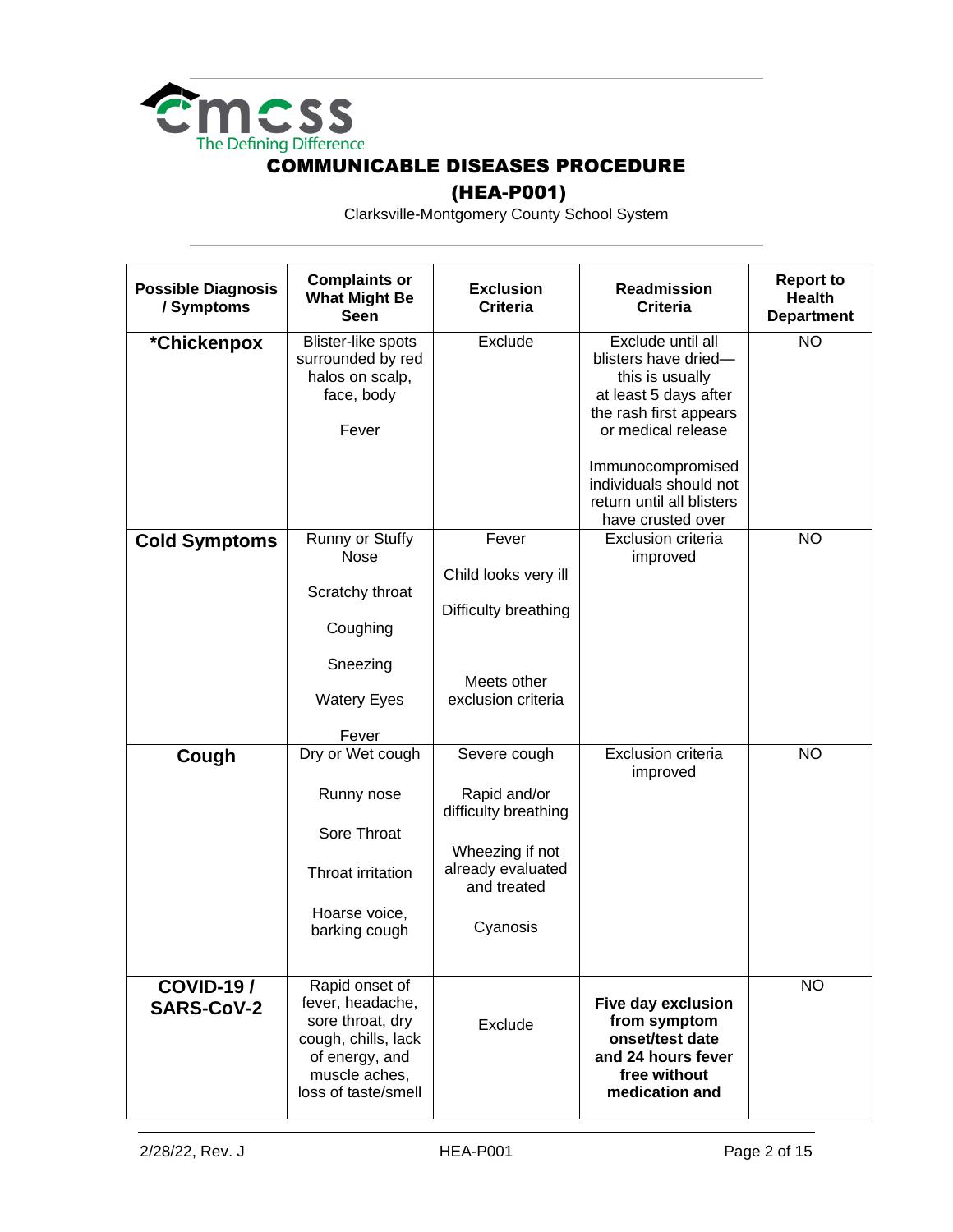

### (HEA-P001)

| <b>Possible Diagnosis</b><br>/ Symptoms | <b>Complaints or</b><br><b>What Might Be</b><br><b>Seen</b> | <b>Exclusion</b><br><b>Criteria</b>                        | Readmission<br><b>Criteria</b>                                                                                                                                                                                                                                                                                                                                                                                                                                                                                                             | <b>Report to</b><br><b>Health</b><br><b>Department</b> |
|-----------------------------------------|-------------------------------------------------------------|------------------------------------------------------------|--------------------------------------------------------------------------------------------------------------------------------------------------------------------------------------------------------------------------------------------------------------------------------------------------------------------------------------------------------------------------------------------------------------------------------------------------------------------------------------------------------------------------------------------|--------------------------------------------------------|
|                                         |                                                             |                                                            | symptom<br>improvement.<br><b>CMCSS follows the</b><br><b>TN Department of</b><br><b>Health's guidance</b><br>regarding return to<br>school. Please refer<br>to the CMCSS<br><b>Return to</b><br><b>School/Work</b><br><b>Flowchart for the</b><br>most updated<br>guidance on student<br>and staff<br>exclusions. This<br>applies to all<br>students and staff<br>that are positive for<br>COVID-19, are<br>household contacts<br>or close contacts.<br>https://employees.c<br>mcss.net/misc/Viewl<br>SO?filename=SAF-<br><b>W001.pdf</b> |                                                        |
| <b>Diaper Rash</b>                      | Redness<br>Scaling                                          | Oozing sores that<br>leak body fluid<br>outside the diaper | <b>Exclusion criteria</b><br>resolved                                                                                                                                                                                                                                                                                                                                                                                                                                                                                                      | <b>NO</b>                                              |
|                                         | Red bumps                                                   |                                                            |                                                                                                                                                                                                                                                                                                                                                                                                                                                                                                                                            |                                                        |
|                                         | Sores                                                       |                                                            |                                                                                                                                                                                                                                                                                                                                                                                                                                                                                                                                            |                                                        |
|                                         | Cracking of skin in<br>diaper region                        |                                                            |                                                                                                                                                                                                                                                                                                                                                                                                                                                                                                                                            |                                                        |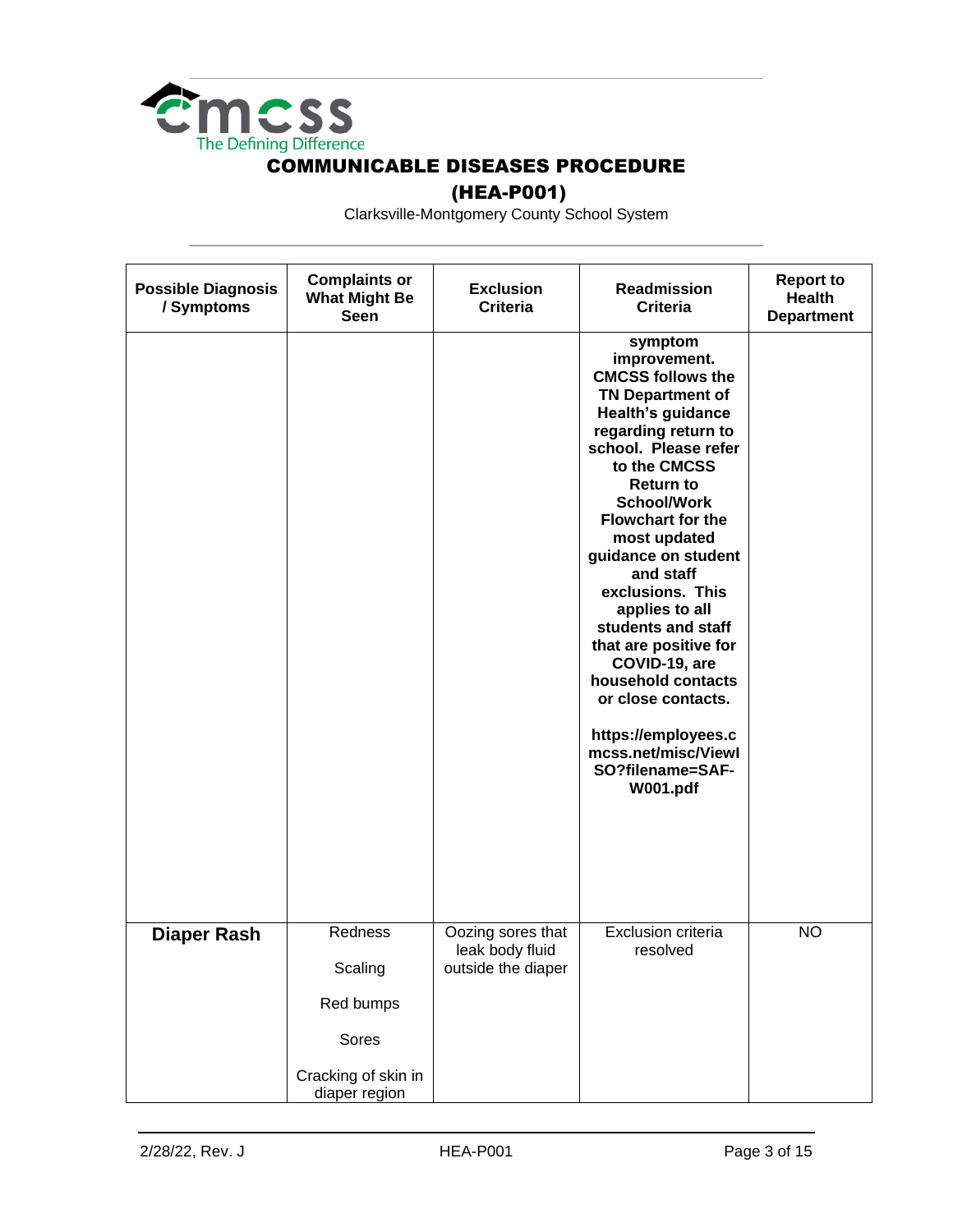

### (HEA-P001)

| <b>Possible Diagnosis</b><br>/ Symptoms                                                            | <b>Complaints or</b><br><b>What Might Be</b><br><b>Seen</b>                                                                                                                                 | <b>Exclusion</b><br><b>Criteria</b>                                                                                                                                                              | <b>Readmission</b><br><b>Criteria</b> | <b>Report to</b><br><b>Health</b><br><b>Department</b> |
|----------------------------------------------------------------------------------------------------|---------------------------------------------------------------------------------------------------------------------------------------------------------------------------------------------|--------------------------------------------------------------------------------------------------------------------------------------------------------------------------------------------------|---------------------------------------|--------------------------------------------------------|
| <b>Diarrhea</b>                                                                                    | Two or more<br>episodes of loose<br>or watery stools<br>Abdominal cramps<br>Possible fever<br>Generally not<br>feeling well<br>Sometimes with<br>vomiting                                   | Stool cannot be<br>contained<br>Diarrhea is<br>causing<br>"accidents" for<br>toilet-trained<br>children<br>Stool frequency<br>exceeds 2 or more<br>Abnormal color of<br>stool for child<br>Fever | 24 hours after<br>diarrhea resolves   | *YES,<br>Shigella,<br>Salmonella<br>*See Matrix        |
| <b>Difficult or</b><br><b>Noisy Breathing</b><br>For severe<br>breathing<br>difficulty call<br>911 | Gasping for breath<br>Barking cough<br>with possible<br>chest discomfort<br>Retractions<br>Cyanosis of<br>lips/nail beds<br>Deep cough with<br>rapid breathing<br>Object stuck in<br>airway | Fever<br>Child meets other<br>exclusion criteria<br>Student looks very<br>ill<br>Student has<br>difficulty breathing<br>Please see<br>COVID-19 section<br>for exclusion<br>information           | Exclusion criteria<br>resolved        | <b>NO</b>                                              |
| <b>Earache</b>                                                                                     | Fever<br>Pain or irritability<br>Difficulty hearing<br>Drainage                                                                                                                             | Fever                                                                                                                                                                                            | <b>Exclusion criteria</b><br>resolved | <b>NO</b>                                              |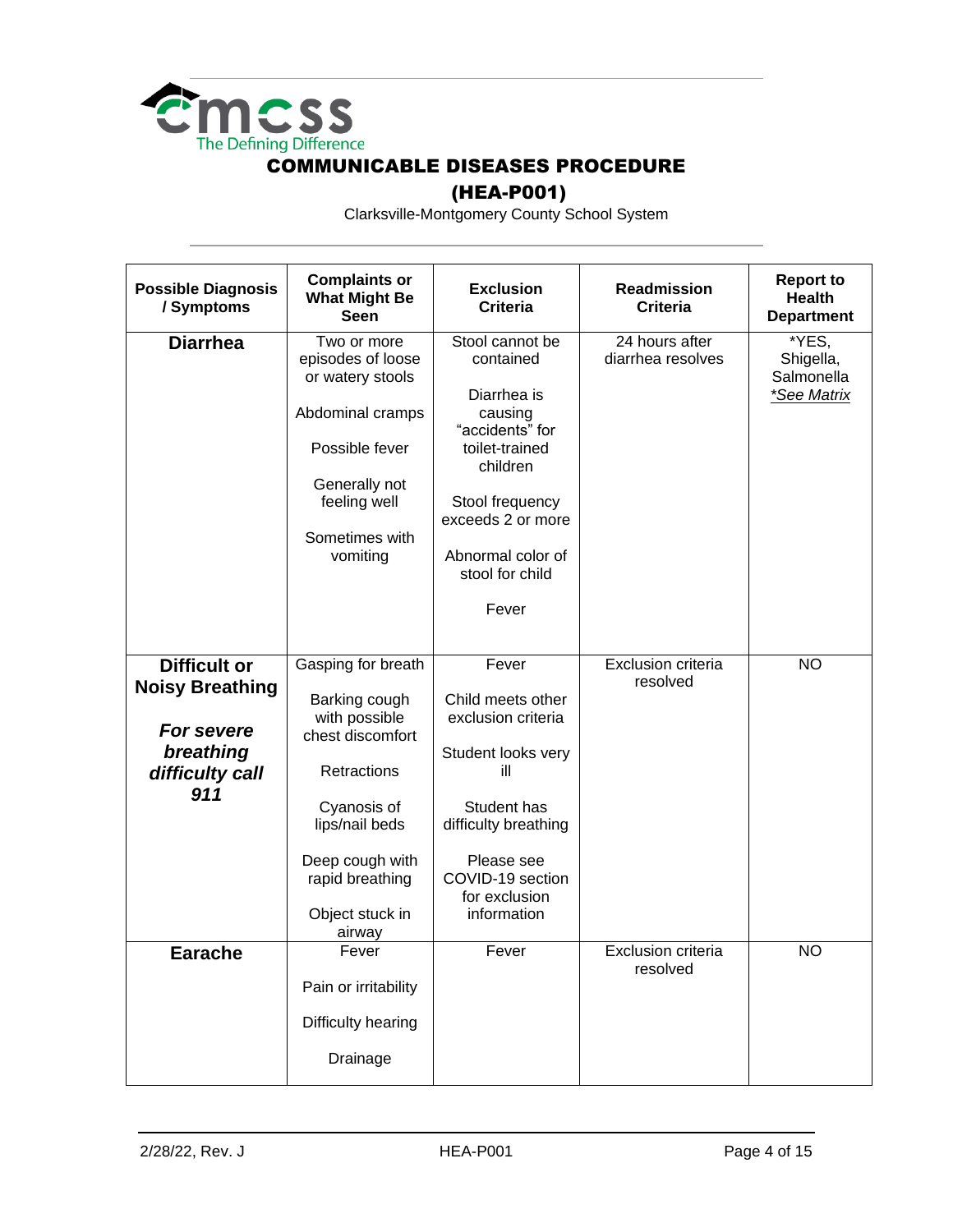

## (HEA-P001)

| <b>Possible Diagnosis</b><br>/ Symptoms | <b>Complaints or</b><br><b>What Might Be</b><br><b>Seen</b>                                                                                                                                                                                                                                                                                                                                                   | <b>Exclusion</b><br><b>Criteria</b>                                                                                                                                                                                      | Readmission<br><b>Criteria</b>                                                                                  | <b>Report to</b><br><b>Health</b><br><b>Department</b> |
|-----------------------------------------|---------------------------------------------------------------------------------------------------------------------------------------------------------------------------------------------------------------------------------------------------------------------------------------------------------------------------------------------------------------------------------------------------------------|--------------------------------------------------------------------------------------------------------------------------------------------------------------------------------------------------------------------------|-----------------------------------------------------------------------------------------------------------------|--------------------------------------------------------|
| Eye irritation,<br>*Pinkeye             | <b>Bacterial: pink</b><br>color instead of<br>whites of eyes and<br>thick yellow/green<br>discharge. May be<br>irritated, swollen,<br>or crusted in the<br>morning.<br>Viral: Pinkish/red,<br>irritated swollen<br>eyes; watery eyes;<br>possible upper<br>respiratory<br>infection.<br>Allergic/Chemica<br><b>Lirritation: Red,</b><br>tearing, itchy<br>eyes; runny nose,<br>sneezing; watery<br>discharge. | For<br>bacterial/viral<br>conjunctivitis:<br>Treatment for 24<br>hours with no<br>obvious redness<br>and drainage<br>and/or healthcare<br>release.<br>For other forms:<br>No unless meet<br>other exclusion<br>criteria. | Exclusion criteria<br>resolved                                                                                  | <b>NO</b>                                              |
| <b>Fever</b>                            | Flushed, tired,<br>irritable,<br>decreased activity                                                                                                                                                                                                                                                                                                                                                           | Temperature of<br>100 or greater<br><b>Oral-100</b><br>Axillary-99<br>Tympanic-100<br>Forehead-100                                                                                                                       | Must be fever free for<br>24 hours without fever<br>reducing medication                                         | <b>NO</b>                                              |
| *Fifth Disease                          | Cold symptoms<br>are first signs<br>Redness of the<br>cheeks and body<br>Rash may<br>reappear<br>Fever does not<br>usually occur                                                                                                                                                                                                                                                                              | No                                                                                                                                                                                                                       | Exclusion criteria<br>resolved<br>*Pregnant women<br>who have been<br>exposed should<br>consult their physician | <b>NO</b>                                              |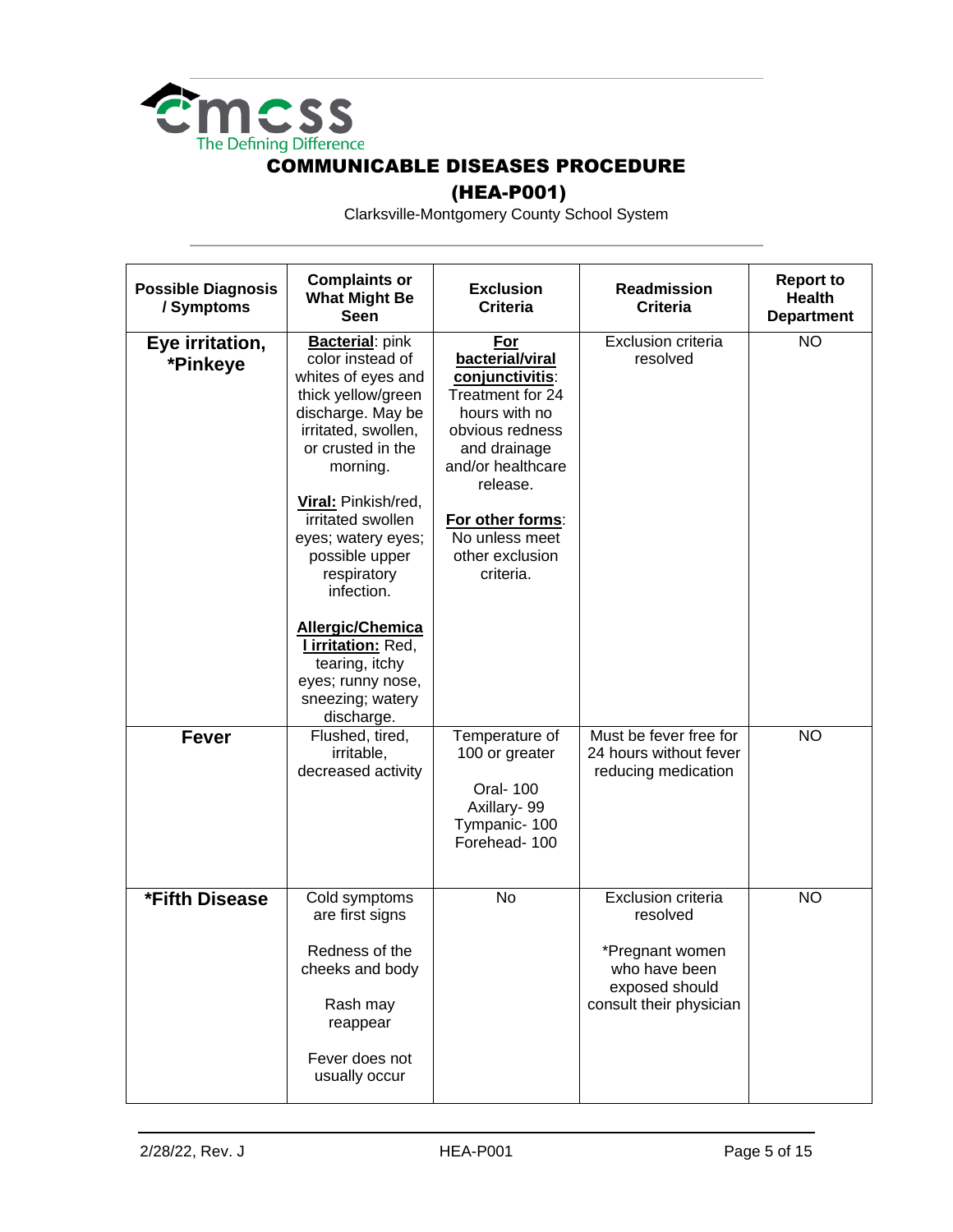

## (HEA-P001)

| <b>Possible Diagnosis</b><br>/ Symptoms | <b>Complaints or</b><br><b>What Might Be</b><br><b>Seen</b>                                                                                            | <b>Exclusion</b><br><b>Criteria</b>                                                                                                                          | Readmission<br><b>Criteria</b>                                 | <b>Report to</b><br><b>Health</b><br><b>Department</b> |
|-----------------------------------------|--------------------------------------------------------------------------------------------------------------------------------------------------------|--------------------------------------------------------------------------------------------------------------------------------------------------------------|----------------------------------------------------------------|--------------------------------------------------------|
|                                         | *Once rash<br>appears no longer<br>contagious*                                                                                                         |                                                                                                                                                              |                                                                |                                                        |
| *Flu                                    | Rapid onset of<br>fever, headache,<br>sore throat, dry<br>cough, chills, lack<br>of energy, and<br>muscle aches                                        | Exclude                                                                                                                                                      | Fever free for 24<br>hours                                     | <b>NO</b>                                              |
| *Hand, Foot and<br><b>Mouth Disease</b> | Rash with blisters<br>in mouth, hands<br>(palms & fingers)<br>and feet (soles)                                                                         | Exclusion criteria:<br>Fever<br>Open blisters on<br>skin and mouth                                                                                           | <b>Blisters have dried</b><br>Fever free                       | <b>NO</b>                                              |
| *Head Lice                              | Itching and<br>scratching of scalp<br>Presence of<br>pinpoint-sized<br>white eggs (nits)<br>that will not flick<br>off the hair shaft<br>and live lice | Yes, live lice or<br>nits within $\frac{1}{4}$ " of<br>scalp<br>Nurse may excuse<br>the student for<br>current day and<br>no more than one<br>additional day | After treatment or<br>until exclusion criteria<br>has resolved | <b>NO</b>                                              |
| <b>Headache</b>                         | Tired and irritable<br>May occur with or<br>without other<br>symptoms                                                                                  | Student is unable<br>to participate                                                                                                                          | Able to participate                                            | <b>NO</b>                                              |
| *Hepatitis A                            | Most children less<br>than 6 years old<br>have no<br>symptoms<br>Fever<br>Jaundice<br>Nausea                                                           | Exclude                                                                                                                                                      | One week after the<br>onset of illness and<br>medical release  | <b>YES</b>                                             |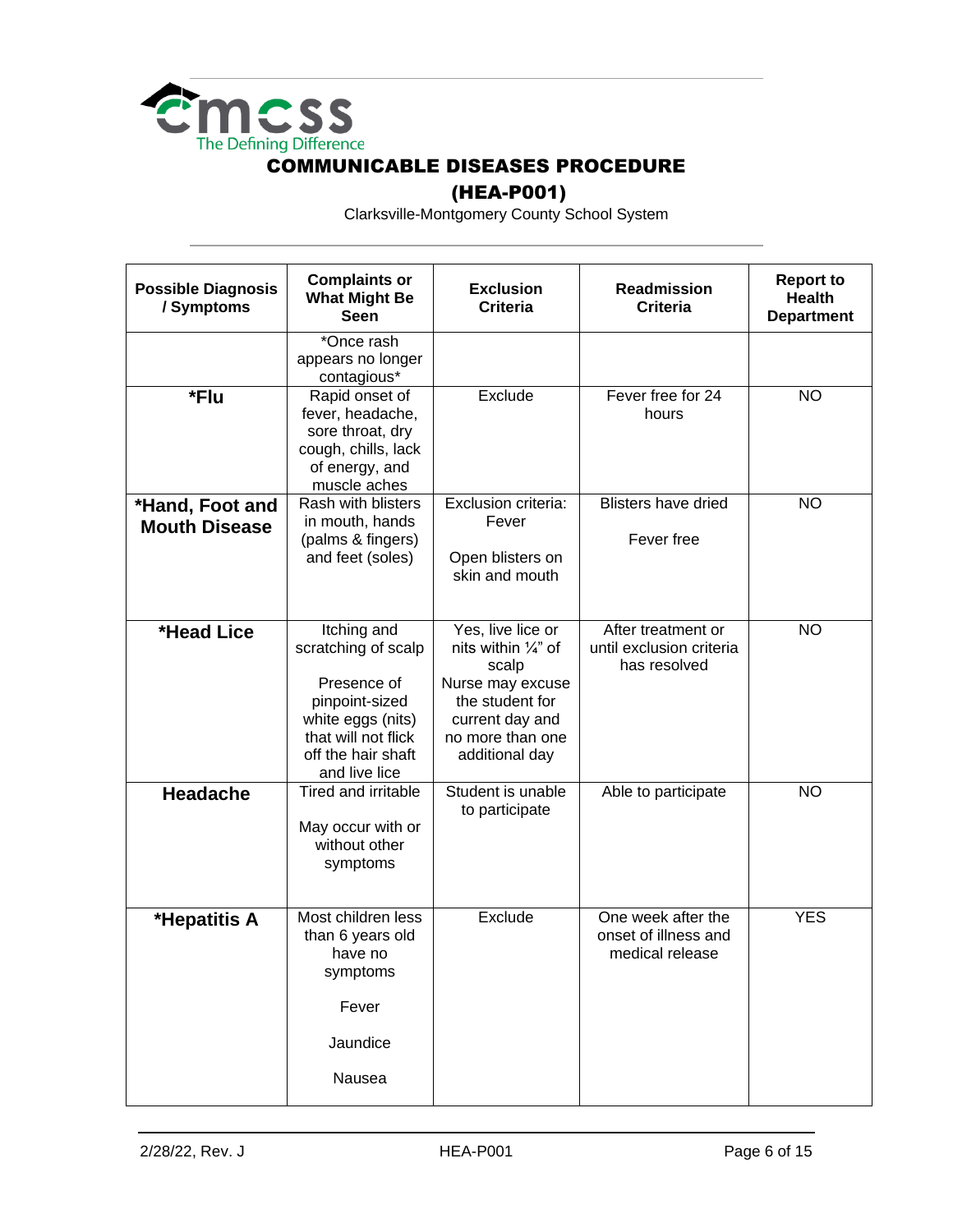

## (HEA-P001)

| <b>Possible Diagnosis</b><br>/ Symptoms | <b>Complaints or</b><br><b>What Might Be</b><br><b>Seen</b>                                                                                                                                                     | <b>Exclusion</b><br><b>Criteria</b> | <b>Readmission</b><br><b>Criteria</b>                                                                                                  | <b>Report to</b><br><b>Health</b><br><b>Department</b> |
|-----------------------------------------|-----------------------------------------------------------------------------------------------------------------------------------------------------------------------------------------------------------------|-------------------------------------|----------------------------------------------------------------------------------------------------------------------------------------|--------------------------------------------------------|
|                                         | Loss of appetite                                                                                                                                                                                                |                                     |                                                                                                                                        |                                                        |
| *Hepatitis B                            | Gradual onset of<br>fever, fatigue,<br>nausea, or                                                                                                                                                               | Exclude                             | Exclusion criteria<br>resolved.                                                                                                        | <b>YES</b><br>*acute only*                             |
|                                         | vomiting, followed<br>by jaundice.<br>Young children<br>may show few or<br>no signs.                                                                                                                            |                                     | *Children with known<br>Hepatitis B should be<br>excluded when there<br>is a risk of body fluid<br>transmission to other<br>students.* |                                                        |
| *Impetigo                               | Areas of crusted<br>yellow, oozing<br>sores. Often<br>around mouth or<br>nasal openings.                                                                                                                        | Exclude                             | May return after 24<br>hours of treatment<br>with antibiotics and<br>with medical release.                                             | <b>NO</b>                                              |
| <b>Itching</b>                          | <b>Allergic or</b><br>irritant reaction:<br>Raised circular,<br>mobile rash,<br>reddening of skin.<br>Dry skin or<br>eczema: Dry<br>areas on body.<br>Worse on cheeks,<br>front of elbows,<br>and behind knees. | No, unless it<br>appears infected.  | Exclusion criteria<br>resolved                                                                                                         | <b>NO</b>                                              |
| <i><b>*Measles</b></i>                  | Runny nose,<br>watery eyes,<br>fever, and dry<br>cough.<br>A blotchy red<br>rash, which<br>usually begins on<br>the face, appears<br>between the third<br>and seventh day.                                      | Exclude                             | Four days after<br>beginning of rash and<br>medical release.                                                                           | <b>YES</b>                                             |
| *Meningitis-<br><b>BACTERIAL</b>        | Sudden onset of:<br>Fever- higher with<br>bacterial<br>Headache                                                                                                                                                 | Exclude                             | <b>Bacterial: Until</b><br>effective treatment<br>and Medical release.                                                                 | YES-for<br>bacterial only                              |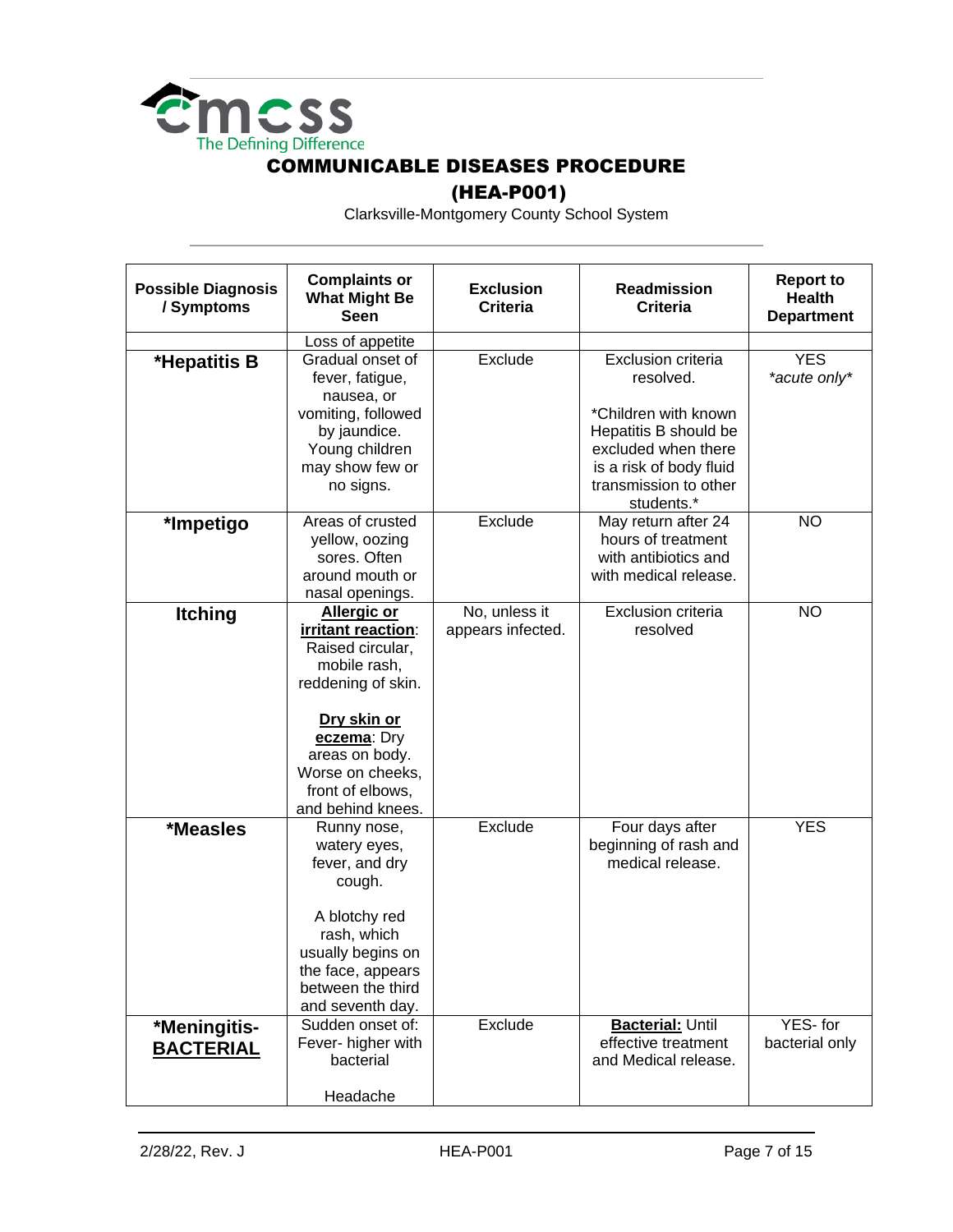

## (HEA-P001)

| <b>Possible Diagnosis</b><br>/ Symptoms           | <b>Complaints or</b><br><b>What Might Be</b><br>Seen                                                                                                                                       | <b>Exclusion</b><br><b>Criteria</b>                                                             | Readmission<br><b>Criteria</b>                                                                                                                              | <b>Report to</b><br><b>Health</b><br><b>Department</b> |
|---------------------------------------------------|--------------------------------------------------------------------------------------------------------------------------------------------------------------------------------------------|-------------------------------------------------------------------------------------------------|-------------------------------------------------------------------------------------------------------------------------------------------------------------|--------------------------------------------------------|
|                                                   | Stiff neck, usually<br>with fever                                                                                                                                                          |                                                                                                 |                                                                                                                                                             |                                                        |
| *Meningitis-<br><b>VIRAL</b>                      | Sudden onset of:<br>Fever<br>Headache                                                                                                                                                      | Exclude                                                                                         | Viral: Fever free for<br>24 hours.                                                                                                                          | <b>NO</b>                                              |
|                                                   | Stiff neck, usually<br>with fever                                                                                                                                                          |                                                                                                 |                                                                                                                                                             |                                                        |
| *Meningococcal<br><b>infections</b>               | Sudden onset of<br>fever, intense<br>headache, nausea<br>and often<br>vomiting, stiff<br>neck, and,<br>frequently, a<br>reddish or purplish<br>rash on the skin or<br>mucous<br>membranes. | Exclude                                                                                         | Until effective<br>treatment and<br>medical release                                                                                                         | <b>YES</b>                                             |
| *Mononucleosis                                    | Epstein-Barr virus<br>causes<br>high fever, a<br>severe sore<br>throat, swollen<br>glands and tonsils,<br>and weakness<br>and fatigue.                                                     | Exclude                                                                                         | Medical release or 24<br>hours fever free.<br>Some children with<br>fatigue may not be<br>physically able to<br>return to school until<br>symptoms subside. | <b>NO</b>                                              |
| <b>Mouth sores</b>                                | Oral thrush: white<br>patches on tongue<br>and along cheeks.<br>Herpes: fever<br>blisters, cold sores<br><b>Canker sores:</b><br>painful ulcers                                            |                                                                                                 | Able to participate                                                                                                                                         | <b>NO</b>                                              |
| *MRSA or other<br>staph skin<br><b>infections</b> | Area of skin<br>appears red,<br>swollen or painful,<br>warm to the touch,                                                                                                                  | Exclusion criteria:<br>Infected skin<br>cannot be covered<br>with a clean dry<br>bandage. Wound | <b>Exclusion criteria</b><br>resolved                                                                                                                       | <b>NO</b>                                              |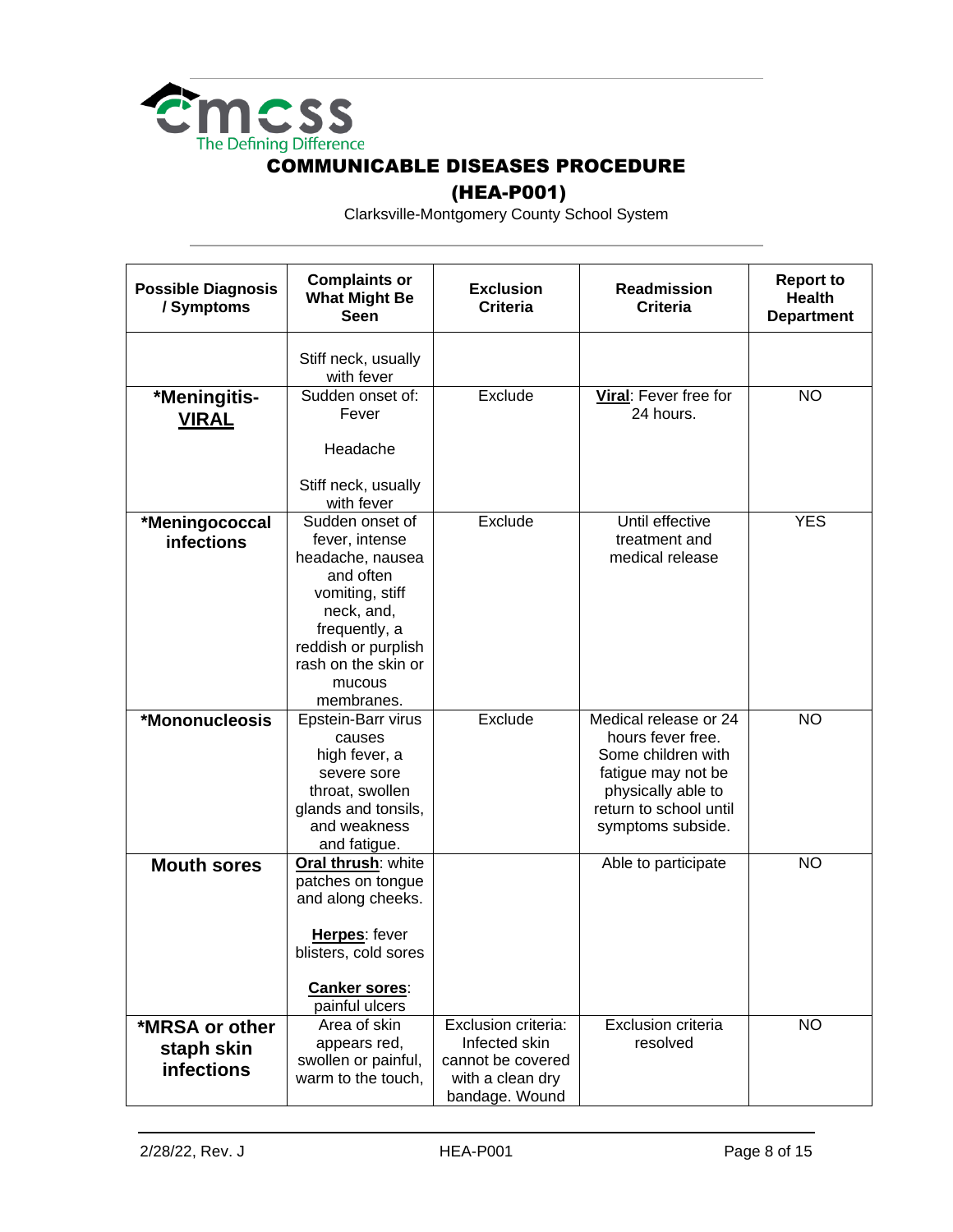

## (HEA-P001)

| <b>Possible Diagnosis</b><br>/ Symptoms | <b>Complaints or</b><br><b>What Might Be</b><br><b>Seen</b>                                        | <b>Exclusion</b><br><b>Criteria</b>                                                                                                                                                                                                                                                                         | <b>Readmission</b><br><b>Criteria</b>                                                                                              | <b>Report to</b><br><b>Health</b><br><b>Department</b> |
|-----------------------------------------|----------------------------------------------------------------------------------------------------|-------------------------------------------------------------------------------------------------------------------------------------------------------------------------------------------------------------------------------------------------------------------------------------------------------------|------------------------------------------------------------------------------------------------------------------------------------|--------------------------------------------------------|
|                                         | full of pus or other<br>drainage.                                                                  | drainage that<br>cannot be covered<br>and contained<br>with bandage.<br>Infected skin<br>should be covered<br>with a clean dry<br>bandage.                                                                                                                                                                  |                                                                                                                                    |                                                        |
| *Mumps                                  | Swelling over jaw<br>in front of one or<br>both ears<br>Pain in cheeks<br>made worse by<br>chewing | Exclude                                                                                                                                                                                                                                                                                                     | Nine days after the<br>onset of swelling and<br>medical release                                                                    | <b>YES</b>                                             |
| *Pinworm                                | Anal itching                                                                                       | <b>No</b>                                                                                                                                                                                                                                                                                                   | Treatment<br>recommended                                                                                                           | <b>NO</b>                                              |
| Rash                                    | Many causes                                                                                        | Exclude for the<br>following:<br>Rash with<br>behavior change<br>or fever<br>Has oozing/open<br>wound<br>Has bruising not<br>associated with<br>injury<br>Has joint pain and<br>rash<br>Unable to<br>participate<br>Tender, red area<br>of skin, especially<br>if it is increasing in<br>size or tenderness | Able to participate in<br>daily activities;<br>On antibiotic<br>medication at least 24<br>hours;<br>Exclusion criteria<br>resolved | <b>NO</b>                                              |
| *Ringworm                               | <b>Scalp: Slowly</b><br>spreading, round,<br>scaly balding                                         | Exclude for scalp<br>only                                                                                                                                                                                                                                                                                   | May return 24 hours<br>after treatment and<br>medical release.                                                                     | <b>NO</b>                                              |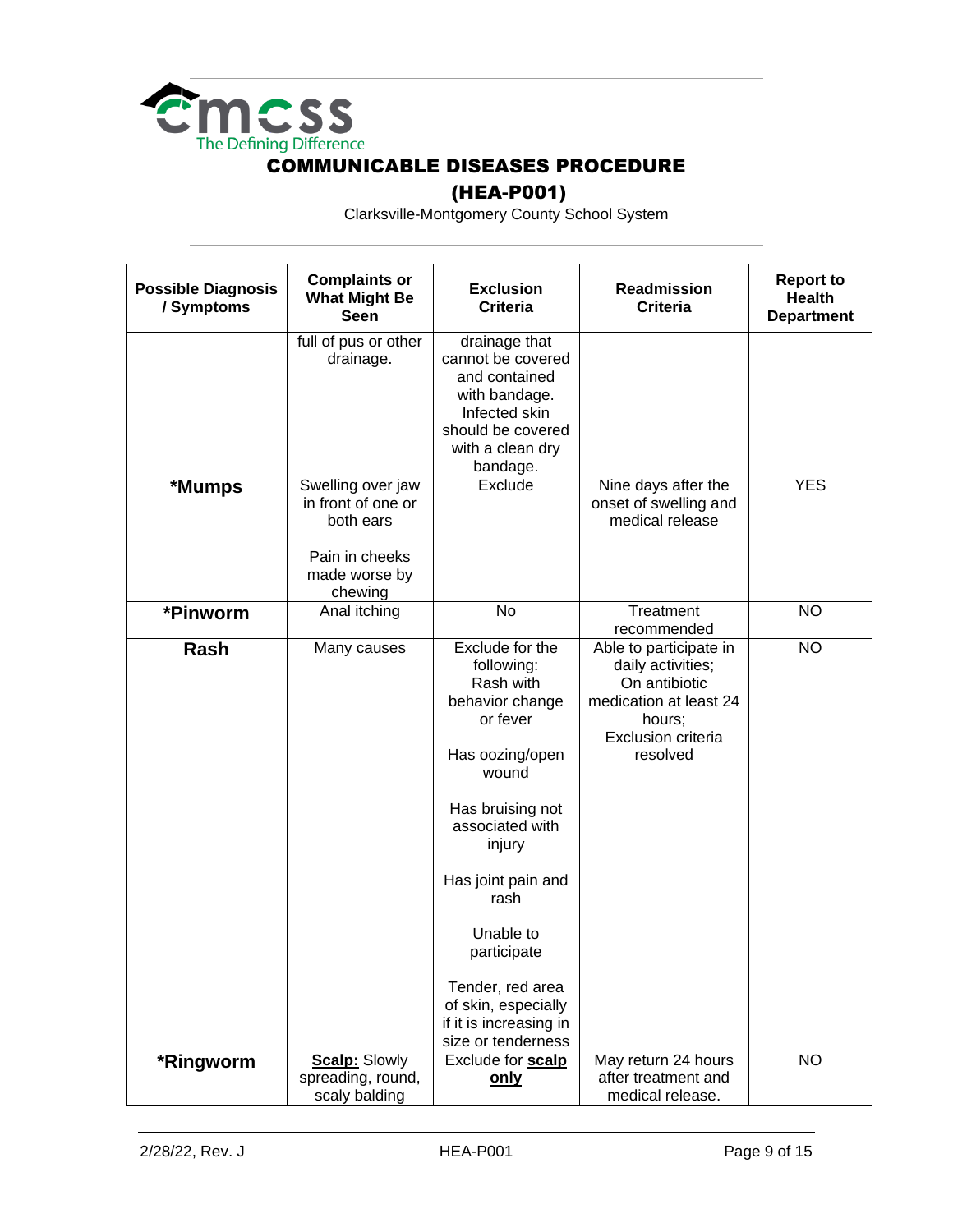

## (HEA-P001)

| <b>Possible Diagnosis</b><br>/ Symptoms | <b>Complaints or</b><br><b>What Might Be</b><br><b>Seen</b>                                                                                                                           | <b>Exclusion</b><br><b>Criteria</b>                                             | <b>Readmission</b><br><b>Criteria</b>                                                                                       | <b>Report to</b><br><b>Health</b><br><b>Department</b> |
|-----------------------------------------|---------------------------------------------------------------------------------------------------------------------------------------------------------------------------------------|---------------------------------------------------------------------------------|-----------------------------------------------------------------------------------------------------------------------------|--------------------------------------------------------|
|                                         | patches on scalp<br>with broken-off<br>hairs.<br><b>Body: Slowly</b><br>spreading, flat,<br>scaly, ring-shaped<br>lesions on skin.<br>Margins may be<br>reddish & slightly<br>raised. |                                                                                 |                                                                                                                             |                                                        |
| *Rubella                                | Cold-like<br>symptoms.<br>Swollen, tender<br>glands at the back<br>of the neck<br>Fever<br>Red or pink rash<br>on face and chest                                                      | Exclude                                                                         | Seven days after the<br>onset of rash and/or<br>medical release.                                                            | <b>YES</b>                                             |
| <i><b>*Scabies</b></i>                  | Severely itchy red<br>bumps on warm<br>areas of body,<br>especially<br>between fingers or<br>toes.                                                                                    | Exclude                                                                         | Exclude 24 hours<br>after starting<br>treatment and or/<br>medical release.                                                 | <b>NO</b>                                              |
| *Scarlet Fever                          | A bacterium<br>causes a fine, red<br>rash that appears<br>1-3 days after<br>onset of sore<br>throat.                                                                                  | Exclude                                                                         | Exclude until 24 hours<br>after effective<br>antibiotic treatment<br>has begun and fever<br>subsides or Medical<br>release. | <b>NO</b>                                              |
| <b>Sore Throat</b>                      | May see other<br>symptoms such as<br>runny nose,<br>cough, and<br>congestion.<br><b>Strep throat-</b><br>Redness with<br>white patches on                                             | Strep throat-<br>Exclude<br><b>Student meets</b><br>other exclusion<br>criteria | For Strep Throat -<br>may return 24 hours<br>after antibiotic<br>treatment and<br>medical release.                          | <b>NO</b>                                              |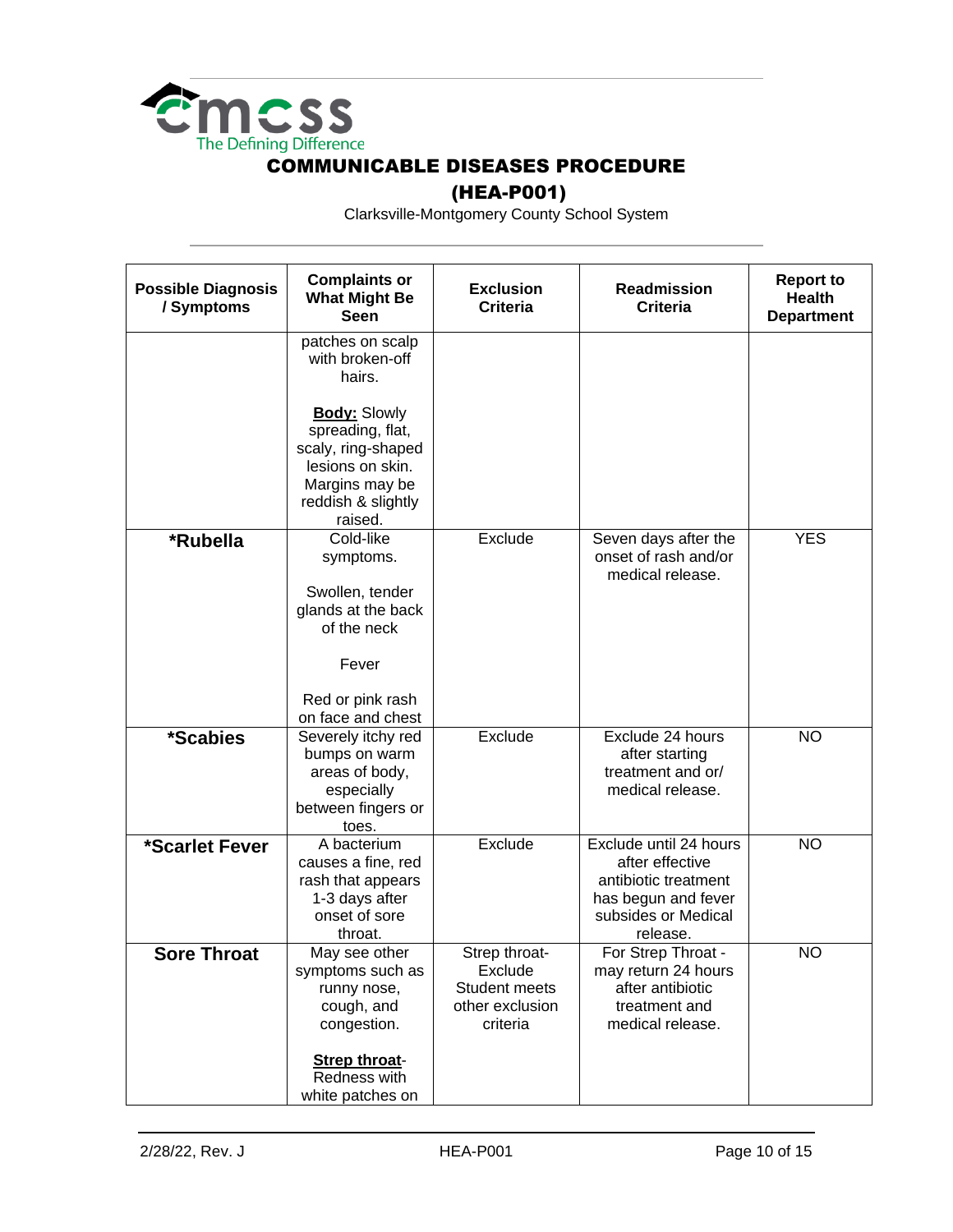

## (HEA-P001)

| <b>Possible Diagnosis</b><br>/ Symptoms | <b>Complaints or</b><br><b>What Might Be</b><br><b>Seen</b>                                                                                  | <b>Exclusion</b><br><b>Criteria</b>                                                                                            | <b>Readmission</b><br><b>Criteria</b>                                    | <b>Report to</b><br><b>Health</b><br><b>Department</b> |
|-----------------------------------------|----------------------------------------------------------------------------------------------------------------------------------------------|--------------------------------------------------------------------------------------------------------------------------------|--------------------------------------------------------------------------|--------------------------------------------------------|
|                                         | sides of throat, at<br>back of tonsil area<br>and back wall of<br>throat. Large<br>tonsils that may<br>be touching.                          |                                                                                                                                |                                                                          |                                                        |
| <b>Stomachache</b>                      | Persistent pain in<br>the abdomen<br>Vomiting<br>Diarrhea<br>Cramping                                                                        | <b>Exclude for severe</b><br>pain causing<br>student to double<br>over, or fter injury,<br>fever.                              | Pain resolves<br>Able to participate<br>Exclusion criteria<br>resolved   | <b>NO</b>                                              |
| <i><b>*Tuberculosis</b></i>             | Gradual onset,<br>fatigue, anorexia,<br>fever, failure to<br>gain weight, and<br>cough                                                       | Exclude                                                                                                                        | After antibiotic<br>treatment has begun<br>and with a medical<br>release | <b>YES</b>                                             |
| <b>Vomiting</b>                         | Viral illness<br>Coughing strongly<br>Fever<br>Stomachache<br>Nausea                                                                         | Vomiting 2 or<br>more times.<br>Recent history of<br>head injury<br>Looks or acts very<br>ill<br>Vomit appears<br>green/bloody | Exclude until 24 hours<br>after last episode                             | <b>NO</b>                                              |
| *Whooping<br>Cough                      | ow-grade fever,<br>runny nose, and<br>cough lasting<br>about two weeks.<br>Whooping sound<br>when inhaling<br>after a period of<br>coughing. | Exclude                                                                                                                        | After 5 days of<br>antibiotic treatment<br>and medical release           | <b>YES</b>                                             |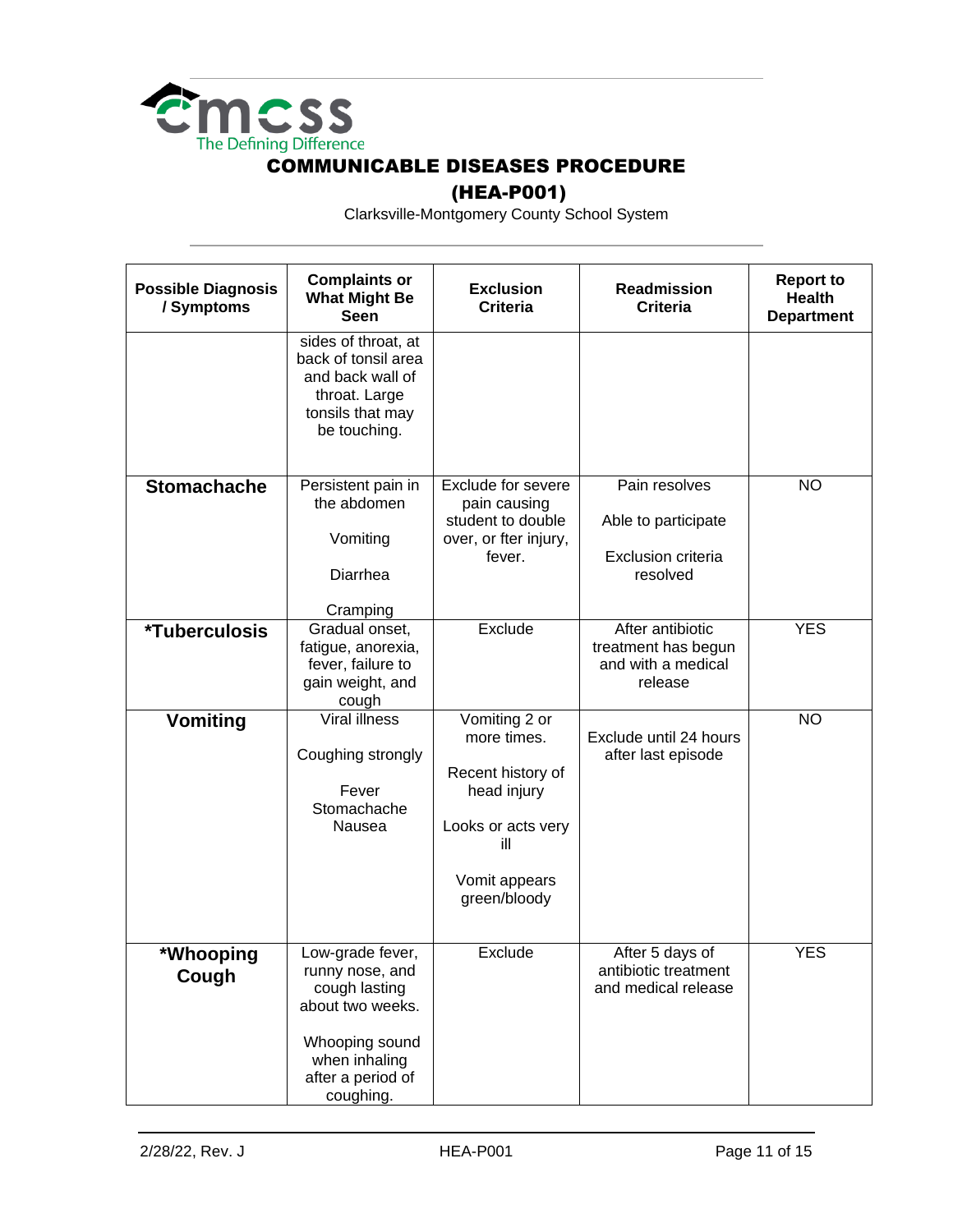

 (HEA-P001) Clarksville-Montgomery County School System

The diseases and events listed on the following matrix are declared to be communicable and/or dangerous to the public and are to be reported to the local health department in accordance with the provision of the statutes and regulations governing the control of communicable diseases in Tennessee (T.C.A. §68 Rule 1200-14-01-.02). For specific details, refer to https://www.tn.gov/content/dam/tn/health/documents/reportable-diseases/Provider-list-2021.pdfSchool Nurse makes every effort to contact parent/guardian by phone. Contact information can be obtained in PowerSchool or on the Emergency Information Card (refer to [INS-F004\)](https://employees.cmcss.net/misc/ViewISO?filename=INS-F004.pdf).

- 5.3 If no parent/guardian is available, and the school nurse determines if the child is suspected of having a state reportable communicable disease, the child should be isolated. If not, the child may be allowed to return to class..
- 5.4 If no parent/guardian contact available, a letter may be sent home with the student to inform the parent/guardian of school nurse findings..
- 5.5 Parents are advised to seek healthcare advice as pertains to the condition or disease.
- 5.7 Parents may need to supply a healthcare provider or physician statement in certain instances in order to ensure the disease or condition is no longer communicable.
- 5.8 In accordance with the Tennessee Department of Health's guidance, if the school nurse is aware of a particular confirmed communicable disease with 10% of the students in the classroom, or if two or more students in the same classroom are confirmed with the same reportable communicable illness, the letter regarding communicable disease should be sent out (refer to [HEA-F006\)](https://employees.cmcss.net/misc/ViewISO?filename=HEA-F006.PDF).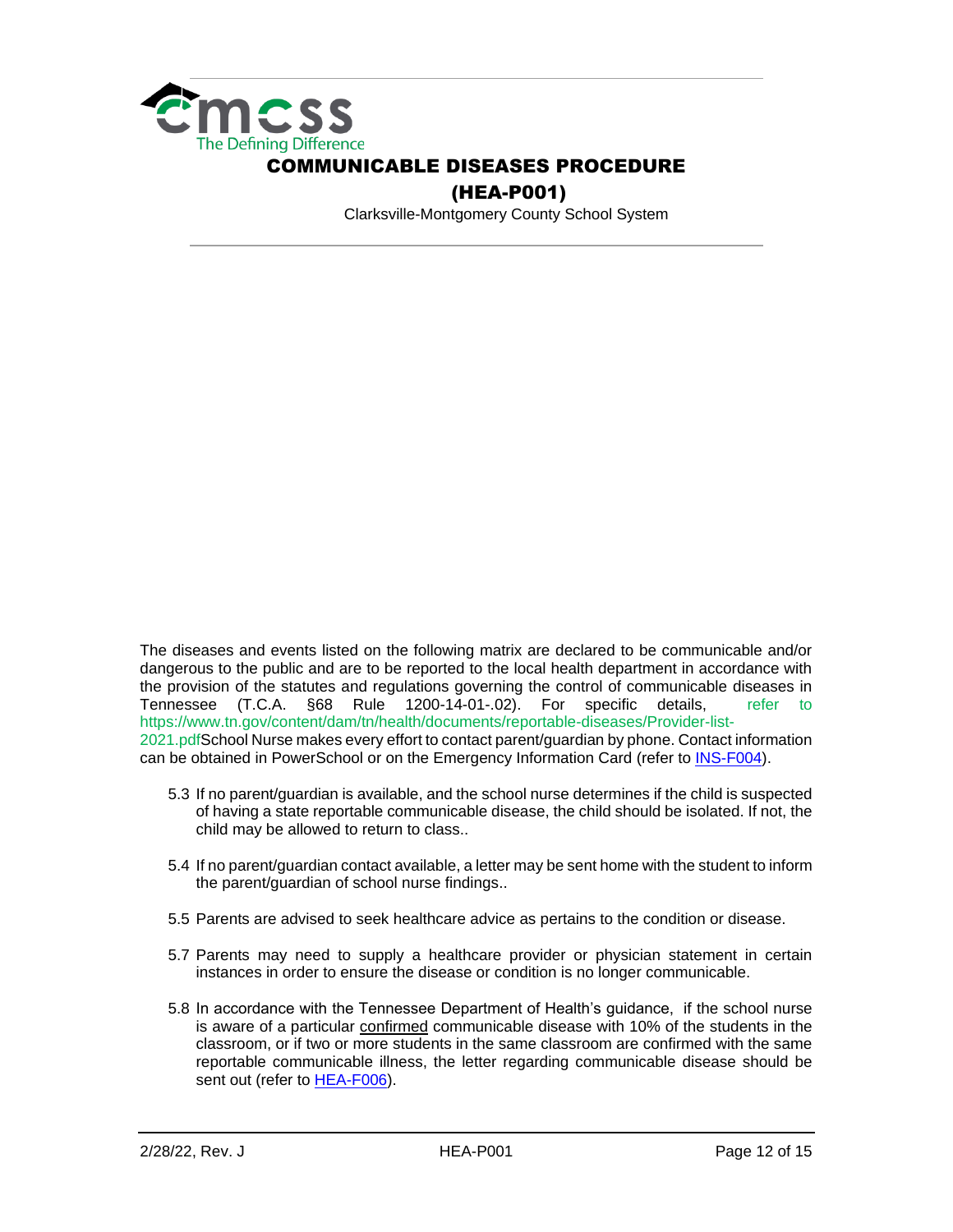

#### (HEA-P001)

Clarksville-Montgomery County School System

#### **6.0 ASSOCIATED DOCUMENTS:**

- 6.1 Communicable Diseases Administrative Policy [\(HEA-A001\)](https://employees.cmcss.net/misc/ViewISO?filename=HEA-A001.pdf)
- 6.2 Communicable Disease Notification [\(HEA-F006\)](https://employees.cmcss.net/misc/ViewISO?filename=HEA-F006.pdf)
- 6.3 Emergency Information Card [\(INS-F004\)](https://employees.cmcss.net/misc/ViewISO?filename=INS-F004.pdf)
- 6.4 Clinic Referral [\(HEA-F037\)](https://employees.cmcss.net/misc/ViewISO?filename=HEA-F037.pdf)
- 6.5 Centers for Disease Control and Prevention<http://www.cdc.gov/>
- 6.6 Notice to Parents- Head Lice [\(HEA-F007\)](https://employees.cmcss.net/misc/ViewISO?filename=HEA-F007.pdf)

#### **7.0 RECORDS RETENTION TABLE:**

| <b>Identification</b>                         | <b>Storage</b>                | <b>Retention</b>                 | <b>Disposition</b> | <b>Protection</b> |
|-----------------------------------------------|-------------------------------|----------------------------------|--------------------|-------------------|
| Healthcare<br>provider/physician<br>statement | School nurse<br>office        | One year plus one<br>fiscal year | Shred              | Secured building  |
| Clinic Referral                               | <b>School Nurse</b><br>office | One year plus one<br>fiscal year | Shred              | Secured office    |

#### **8.0 REVISION HISTORY:**

| Date:   | Rev. | <b>Description of Revision:</b>                                                                                                                                                                                   |
|---------|------|-------------------------------------------------------------------------------------------------------------------------------------------------------------------------------------------------------------------|
| 3/28/07 |      | Initial Release                                                                                                                                                                                                   |
| 1/29/09 | A    | Update Responsibility and Approval, expand guidelines for dismissal,<br>remove second group of bullets under guidelines, add 5.8 add 6.2, 6.3,<br>6.4 & 6.6, update flowchart                                     |
| 3/1/10  | B    | Add form number to 5.1, add contact information to 5.3, add "as<br>appropriate" to 5.8, add emergency card to Associated documents, add<br>clinical referral to Record Retention Table                            |
| 2/8/11  | C    | Addition of "(without the use of fever-reducing medications)" to third bullet<br>of 5.2 Guidelines for Dismissal; Addition of "suspected" under guidelines<br>for dismissal.                                      |
| 3/27/12 | D    | Delete "Guidelines for Dismissal of children from school" and ADD<br>"Exclusion Criteria Guidelines". Delete 5.8 and add, "If the school nurse is<br>aware"                                                       |
| 9/13/12 | Е    | Update Responsibility changing 2.3 School Nurse Supervisor to District<br>Registered Nurse and add 2.4 School Safety and Health Manager.<br>Change Exclusion header in Exclusion Guidelines table to Description. |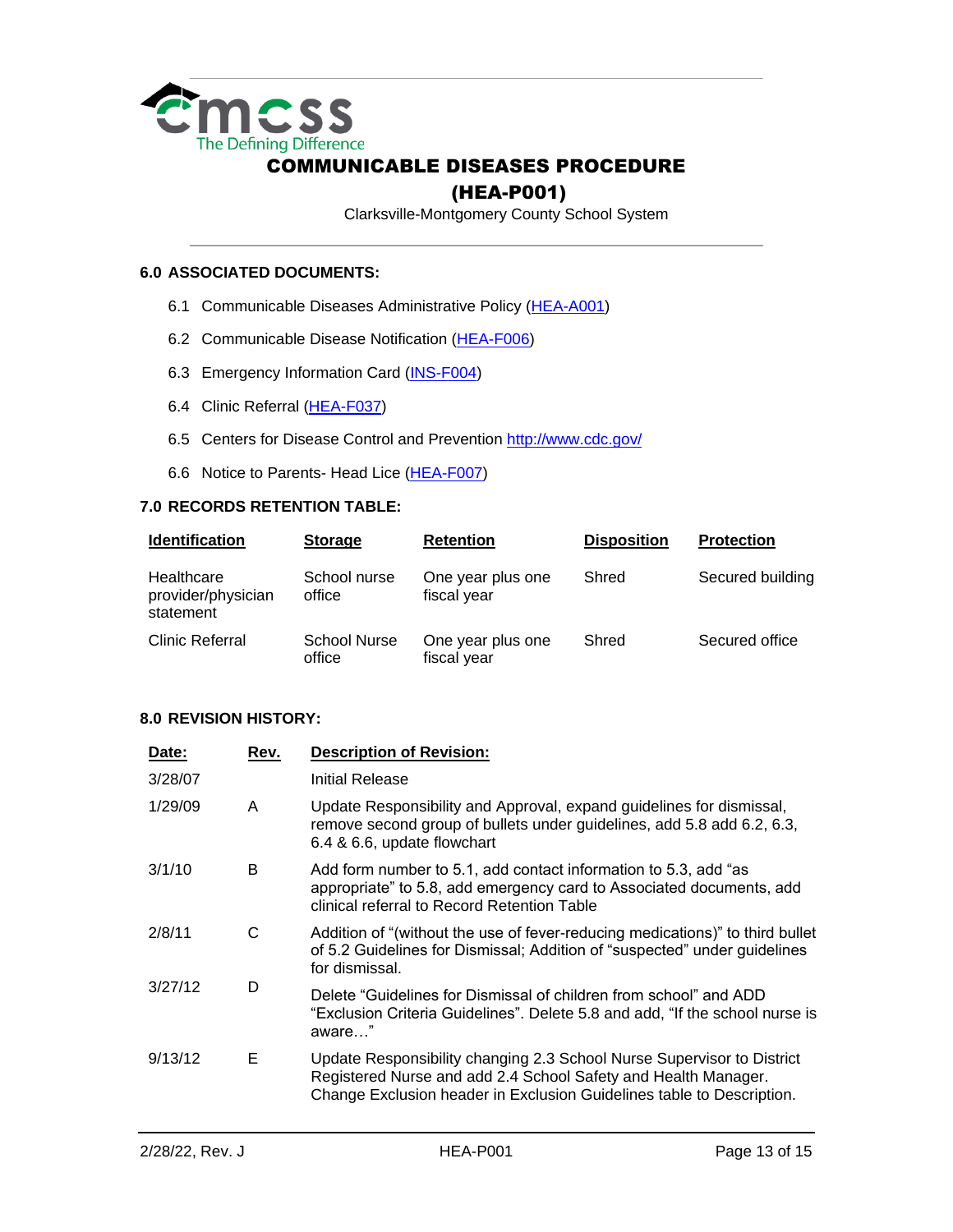

(HEA-P001)

Clarksville-Montgomery County School System

| 6/20/14  | F | Change Ringworm caused by fungus to Ringworm of the scalp and in the<br>description column change skin to scalp.<br>Removed Guidelines for Dismissal of Student from School from 4.1;<br>Removed Exclusion Guidelines table and replaced with List of<br>Communicable Diseases and/or Illness Management table; added form<br>reference to 5.4; added statement regarding two or more students in the |
|----------|---|-------------------------------------------------------------------------------------------------------------------------------------------------------------------------------------------------------------------------------------------------------------------------------------------------------------------------------------------------------------------------------------------------------|
|          |   | same classroom confirmed with same communicable illness to 5.8;<br>removed Guidelines for Dismissal from School in Associated Documents<br>section.                                                                                                                                                                                                                                                   |
| 7/28/15  | G | Updated list of diseases/treatment.                                                                                                                                                                                                                                                                                                                                                                   |
| 12/13/16 |   | Updated department name.                                                                                                                                                                                                                                                                                                                                                                              |
| 11/7/18  | н | Updated fever guidelines.                                                                                                                                                                                                                                                                                                                                                                             |
| 6/17/21  |   | Updated table. Added references to the Tennessee Department of<br>Health.                                                                                                                                                                                                                                                                                                                             |
| 2/28/22  | J | Updated table.                                                                                                                                                                                                                                                                                                                                                                                        |

#### **9.0 FLOWCHART:**

9.1 A flowchart detailing this process can be found below.